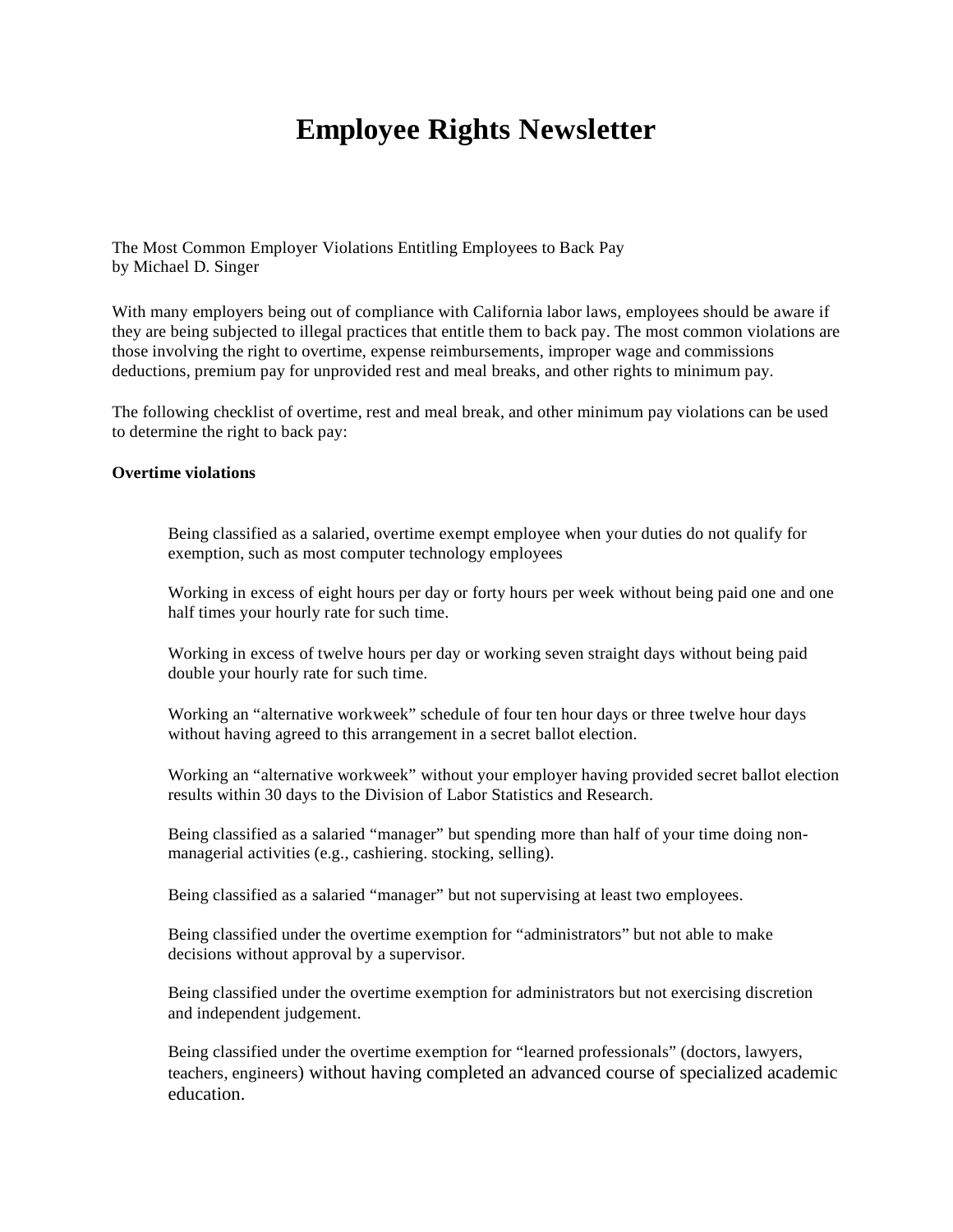### **Employee Rights Newsletter**

Working as a salesperson off your employer's premises less than half of the time but not being paid overtime.

Working as a salesperson for commissions without earning a minimum or one and one half times minimum wage (currently \$7.25 per hour) and earning more than half of your income from bona fide commission.

Working on a "piece-rate" basis and not being paid overtime.

Being classified as an independent contractor where your employer controls most aspects of your work.

### **Expense Reimbursements and Improper Deductions**

Failure to reimburse automobile, cell phone, marketing, and entertainment expenses incurred as part of performing job tasks.

Deducting wages for portions of salaries or bonuses paid to assistants or other employees.

 Deducting commissions for third-party fees, transactions charges, rate or price differentials.

#### **Rest and Meal Break Violations**

Not receiving an uninterrupted paid ten minute rest period for every four hours or major fraction worked.

Not receiving an uninterrupted 30 minute meal period for minimum five hour job shifts during which you are not conducting any work whatsoever and are free to leave the job premises.

Not receiving a second meal period for shifts over ten hours.

Not receiving meal periods within the first five hours of work.

Combining rest periods or rest and meal periods.

Allowing employees to leave early instead of giving them either rest or meal periods.

Including the time spent to travel to a break site in the ten or 30-minute break period.

Combining bathroom breaks of less than ten minutes and calling this a paid rest break.

Employer deducting meal period time from paychecks for meal periods that were not taken.